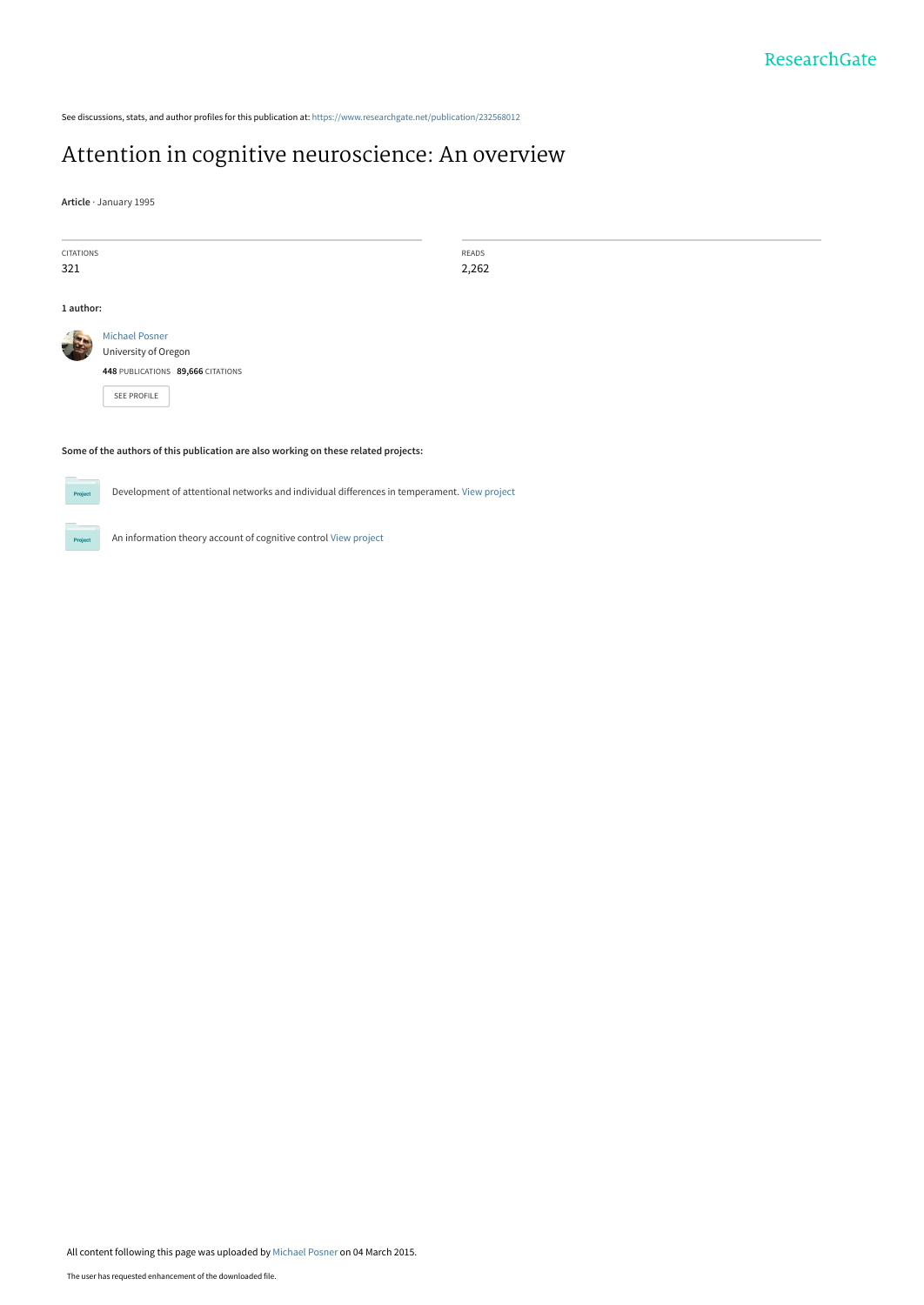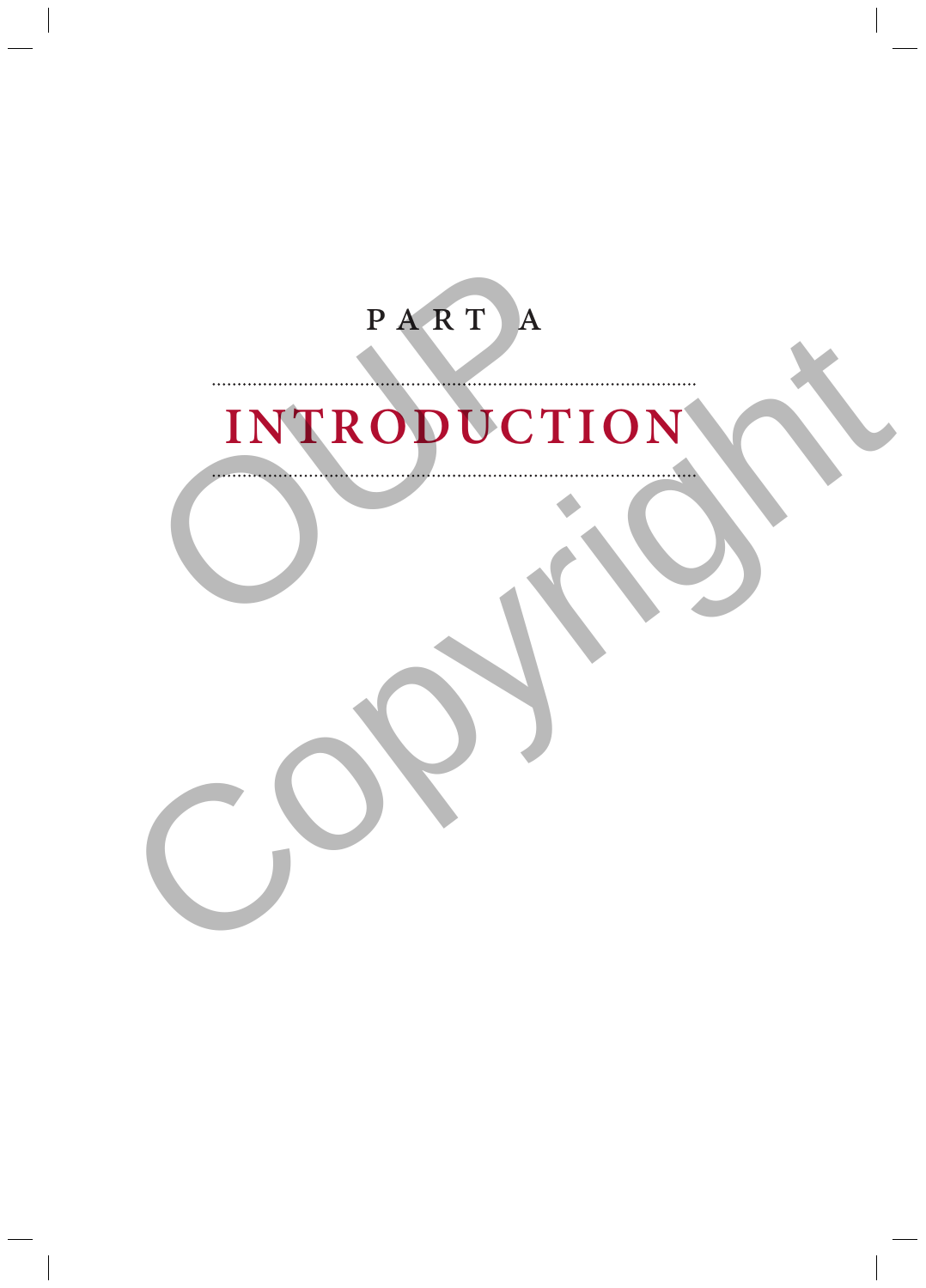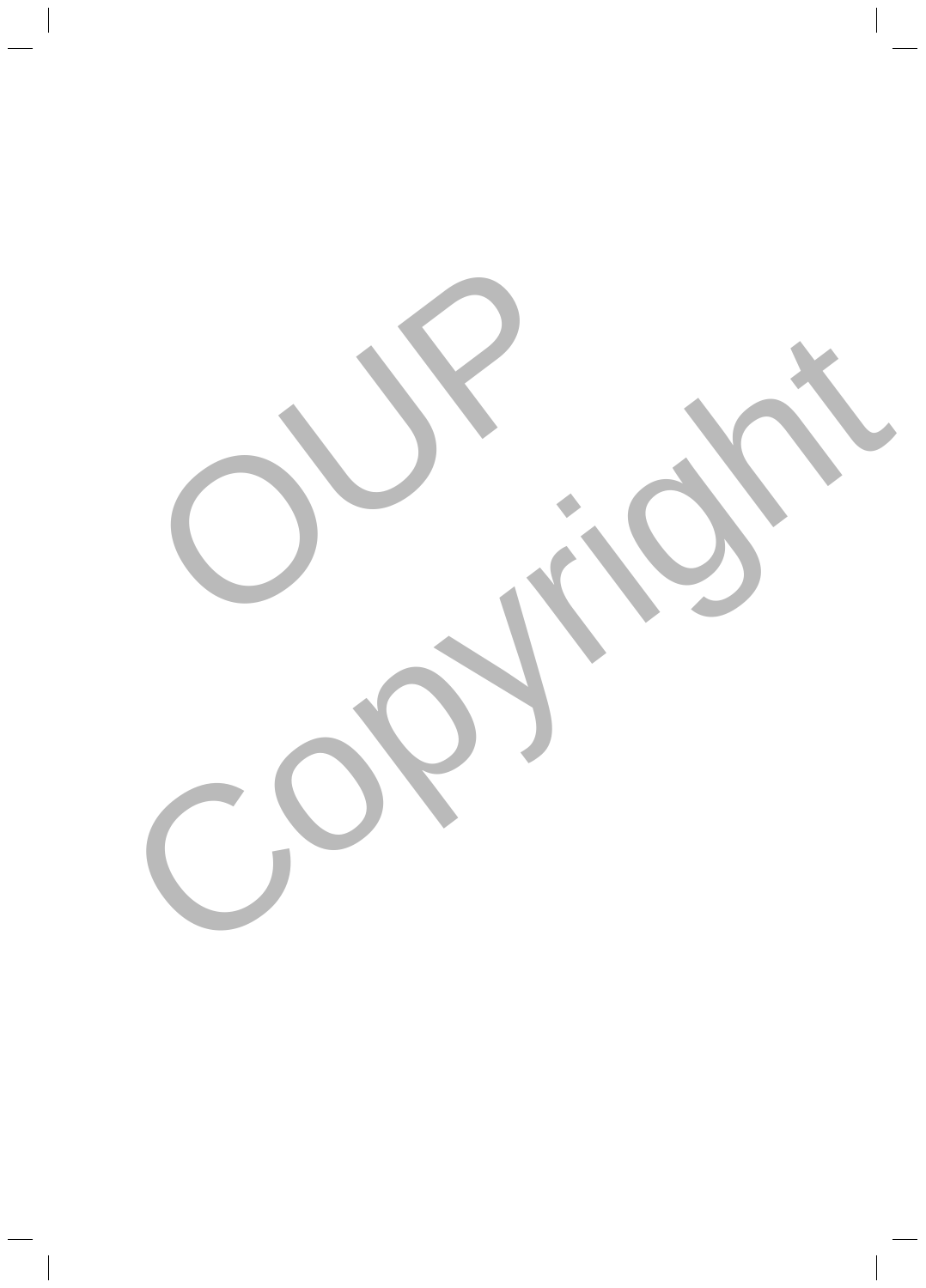### CHAPTER 1

# GUIDES TO THE STUDY OF ATTENTION

## MICHAEL I. POSNER

This volume presents a modern look at the field of attention. The identities of the editors of this volume suggest why it and they can serve as guides to current and future research. Kia Nobre is a leader in the use of neuroimaging to study attention largely in humans, while Sabine Kastner bridges neuroimaging approaches in both humans and monkeys to the cellular approach of neurophysiology. These two methods are increasingly integrated in empirical research and theory in the field. They have selected a very strong set of authors to provide guidance on theory and empirical research on attention. In this foreword I try to trace the background of these methods within the field of attention, look briefly at the current state of integration as represented by the chapters of this Handbook, and speculate on future developments. **GUIDES TO THE STU**<br> **OF ATTENTION**<br>
MICHAEL I. POSNER<br>
THIS volume presents a modern look at the field of attention. The ide<br>
tors of this volume suggest why it and they can serve as guides to c<br>
research. Kia Nobre is a MICHAEL I. POSNER<br>
This volume presents a modern look at the field of attention. The identities of the editors of this volume suggest why it and they can serve as guides to current and functions are resulted. Kia Nober is

# **Historical Background**

 In the mid-twentieth century Moruzzi and Magoun (1949) began using animal models to explore aspects of attention. They studied the midbrain reticular system as the mechanism of arousal. In their work attention involved a state in which the animal was aroused from coma or sleep and then demonstrated both spontaneous integrated activity and processing of sensory stimuli.

 Hubel and Wiesel (1968) used microelectrodes to probe the structure of the visual system. Before this method could be applied to attention, however, it was necessary to adapt the microelectrode technique to alert animals. This was accomplished in the early 1970s and applied by Mountcastle (1978) and Wurtz, Goldberg, and Robinson (1980) to examine mechanisms of orienting to visual objects in the superior colliculus and parietal lobe. Their findings suggested the importance of both of these areas to a shift of visual attention. It had been known for many years that patients with lesions of the right parietal lobe could suffer from a profound neglect of space opposite the lesion. The findings of 'attention-related cells' in the posterior parietal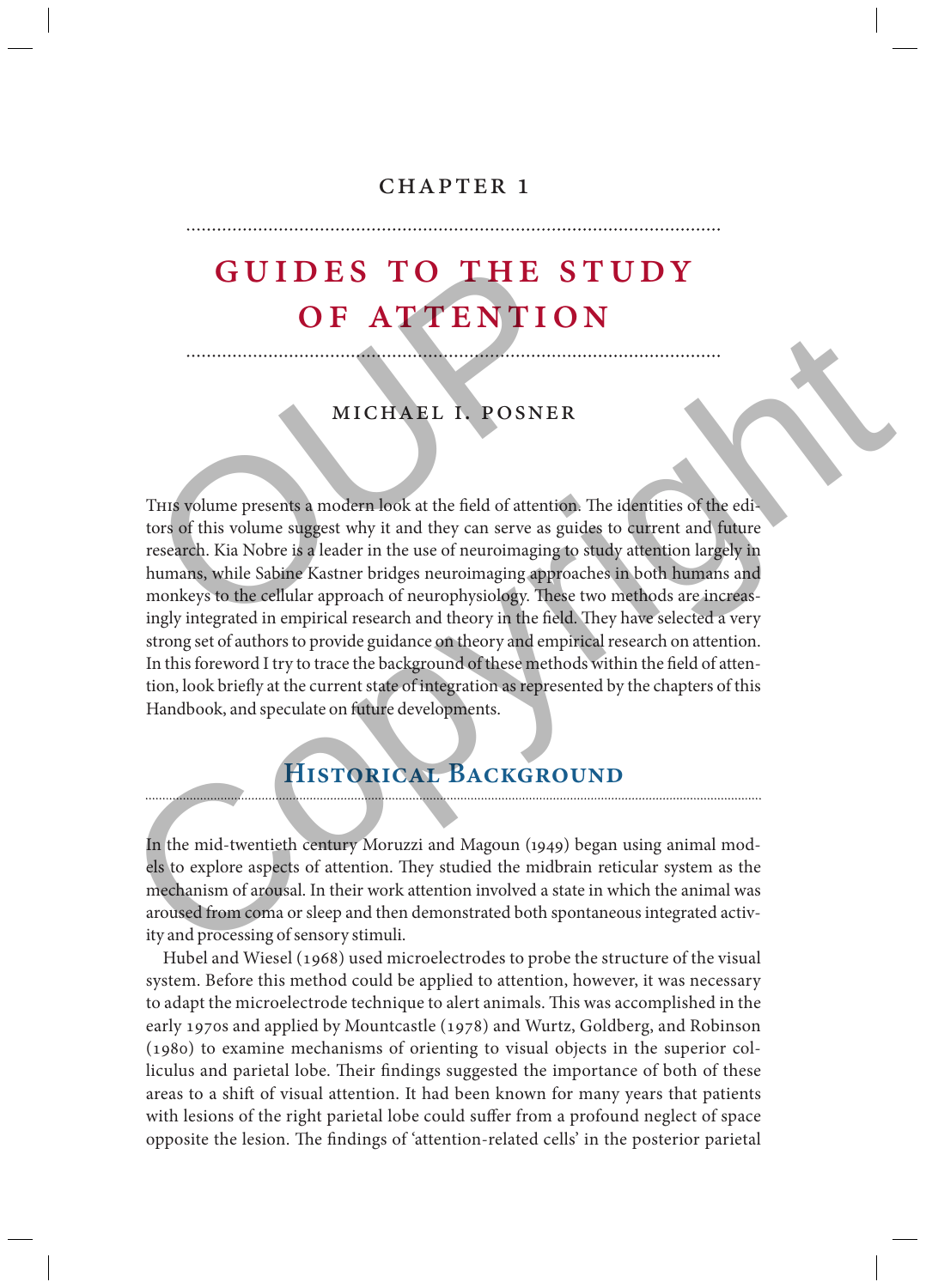#### 4 Michael I. Posner

lobe of alert monkeys suggested that these cells might be responsible for the clinical syndrome of neglect.

 An impressive result from the microelectrode work was that the time course of parietal cell activity seemed to follow a visual stimulus by 80–100 ms. Beginning in the 1970s, Hillyard (van Voorhis and Hillyard 1977) and other investigators explored the use of scalp electrodes to examine time differences in neural activity between attended and unattended visual locations. They found that early parts of the visual event-related potential (ERP) showed changes due to attention starting at about 100 ms after input. These findings showed likely convergence of the latency of psychological processes as measured by ERPs in human subjects and cellular processes measured in alert monkeys. These results were an important development for mental chronometry (i.e. the study of the time course of information processing in the human brain) because they suggested that scalp recordings could accurately reflect the underlying temporal structure of brain activity. Finipard (van voorms and Finipard 19//) and other investigators<br>scalp electrodes to examine time differences in neural activity be<br>unattended visual locations. They found that early parts of the visual<br>tial (ERP) showed ch

 In the late 1980s, the Washington University School of Medicine was developing a centre for neuroimaging using positron emission tomography (PET). The centre was led by Marc Raichle. These studies helped establish neuroimaging as a means of exploring brain activity during cognitive functions in general and attention in particular (Corbetta and Shulman 2002; Posner and Raichle 1994, 1998). In general, these studies showed that most cognitive tasks, including those that are designed to explore mechanisms of attention, have activated a small number of widely scattered neural areas.

The findings from neuroimaging that cognitive tasks involve a number of different anatomical areas led to an emphasis on tracing the time dynamics of these areas during tasks involving attention. Because shifts of attention can be so rapid, it is difficult to follow them with hemodynamic imaging. To fill this role, algorithms were developed (Scherg and Berg 1993) to relate the scalp distribution recorded from high density electrical or magnetic sensors on or near the skull to brain areas active during hemodynamic imaging (see Dale et al. 2000, for a review). In some areas of attention there has been extensive validation of these algorithms (Heinze et al. 1994), and they allow precise data on the sequence of activations during the selection of visual stimuli (see Hillyard, Di Russo, and Martinez 2004, for a review). The combination of spatial localization with hemodynamic imaging and temporal precisions from electrical or magnetic recording has provided an approach to revealing the dynamic operations of the networks underlying attention in humans that fit very well with the use of cellular recording in monkeys. In current research these methods have become increasingly integrated as made clear by this Handbook. drivans y and the main subjects and editing processes as measured in the main term in the main subjects and editing processes as measured in alternatively compared by ERPs in human subjects and control results were an imp

# **Current State of Research**

## **Theory**

This volume presents nine chapters on theory related to attention. The chapters include world leaders in the field. The first six chapters (section B; Chs.  $2-7$ ) are mainly in verbal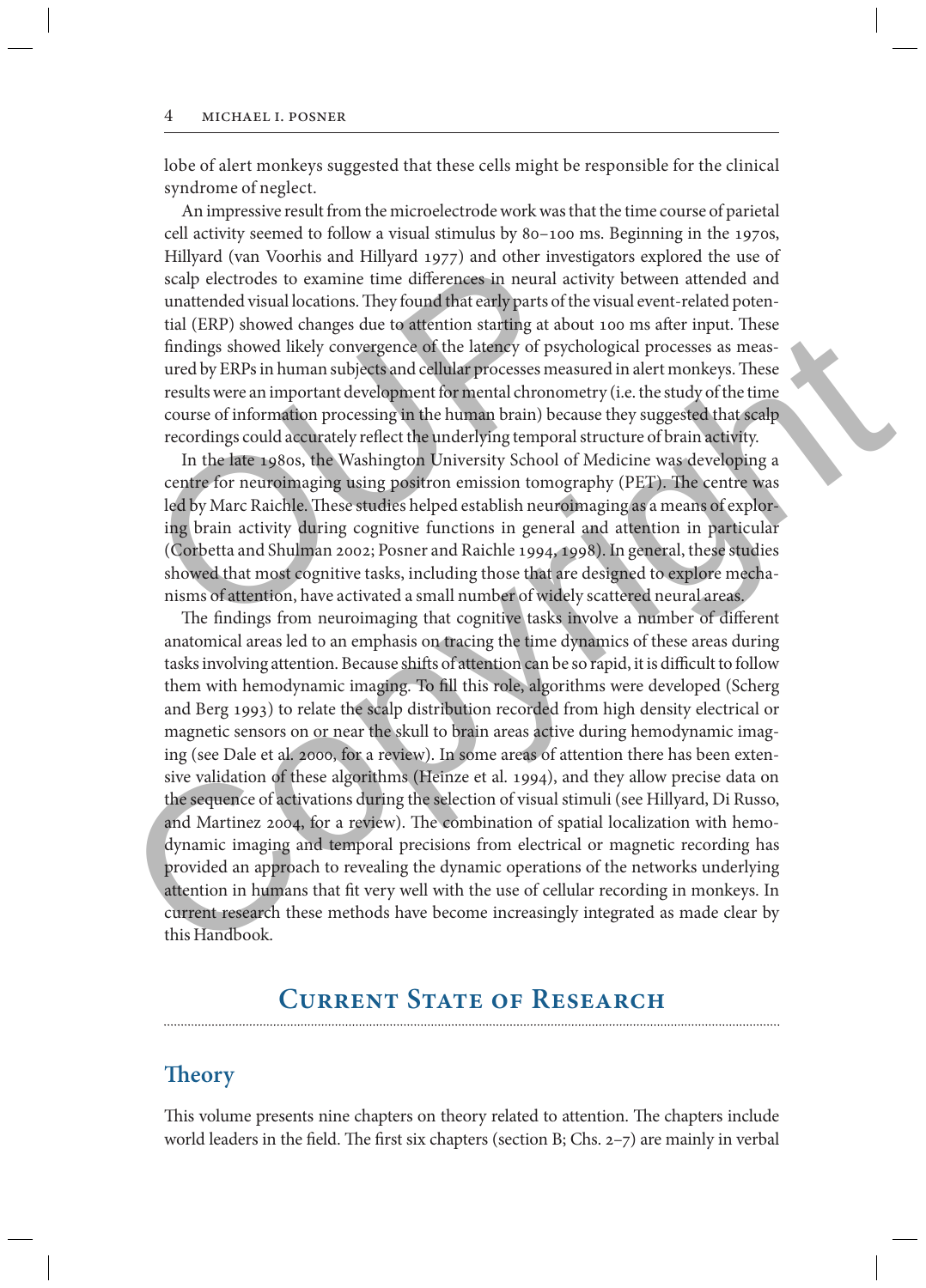form while the remaining three (section F; Chs. 38–40 ) are computational. Taken together these chapters develop theoretical methods that summarize empirical findings and data concerning the localization, connectivity, and time course of a wide variety of attentional tasks. The chapters present a comprehensive view of the current state of theory in this field.

## **Empirical studies**

This volume makes a distinction between orienting towards locations in empty space (section B; Chs. 8–19 ) and orienting to objects that occupy that space (section C; Chs.  $21-25$ ). Sections B and C summarize major results in this field. While it is unusual for people to operate in a space without objects, the empty fields discussed in section B allow one to concentrate on the mechanisms of top-down influence without having to consider at the same time the structure of the perceptual field. Section C provides the important constraints that a context of multiple distractors and multiple targets provide. **Empirical studies**<br>This volume makes a distinction between orienting towards location<br>(section B; Chs. 8–19) and orienting to objects that occupy that space<br>21–25). Sections B and C summarize major results in this field. This volume makes a distinction between orienting towards locations in empty space<br>(section B; Chs. 8-19) and orienting to objects that occupy that space<br>(section B, chs. 3-1-3). Sections B and C summarize major results i

 Section D deals with how attention relates to voluntary control of motor activity (Ch. 26), working memory (Ch. 30), executive functions (Chs. 28-29), emotion  $(Ch. 27)$ , and consciousness  $(Ch. 31)$ . These are all important functions of cognition in which attention is involved along with other brain systems. It is not always easy to disentangle these multiple processes within complex task, but these chapters provide a summary of current efforts to do so.

#### **Development and disorders**

 Although our chapter on development of attention networks is in section B (Ch. 20 ) and section E has chapters on ageing (Ch. 36) and developmental disorders (Ch. 37), the three can be put together as a summary of lifespan typical and atypical development. While very early development depends heavily on spatial orienting, it is clear that what develop in childhood are more general control networks that allow for self-regulation. The developmental process continues throughout life so that it is probably not completely appropriate to consider ageing as a disorder, although declines in function are clearly involved.

Disorders ought to be viewed in relation to typical development. Three chapters in section  $D$  deal mainly with neurological disorders (Chs. 32–34). Disorders involving clear cases of brain injury from stroke, tumour, or closed head injury provide important clues to critical brain areas important for attention.

# **Future of Research**

Although the job of predicting the future of the field is mainly left to Ch. 41 in section H, here I provide some speculations on developments towards the integration between cellular and systems approaches.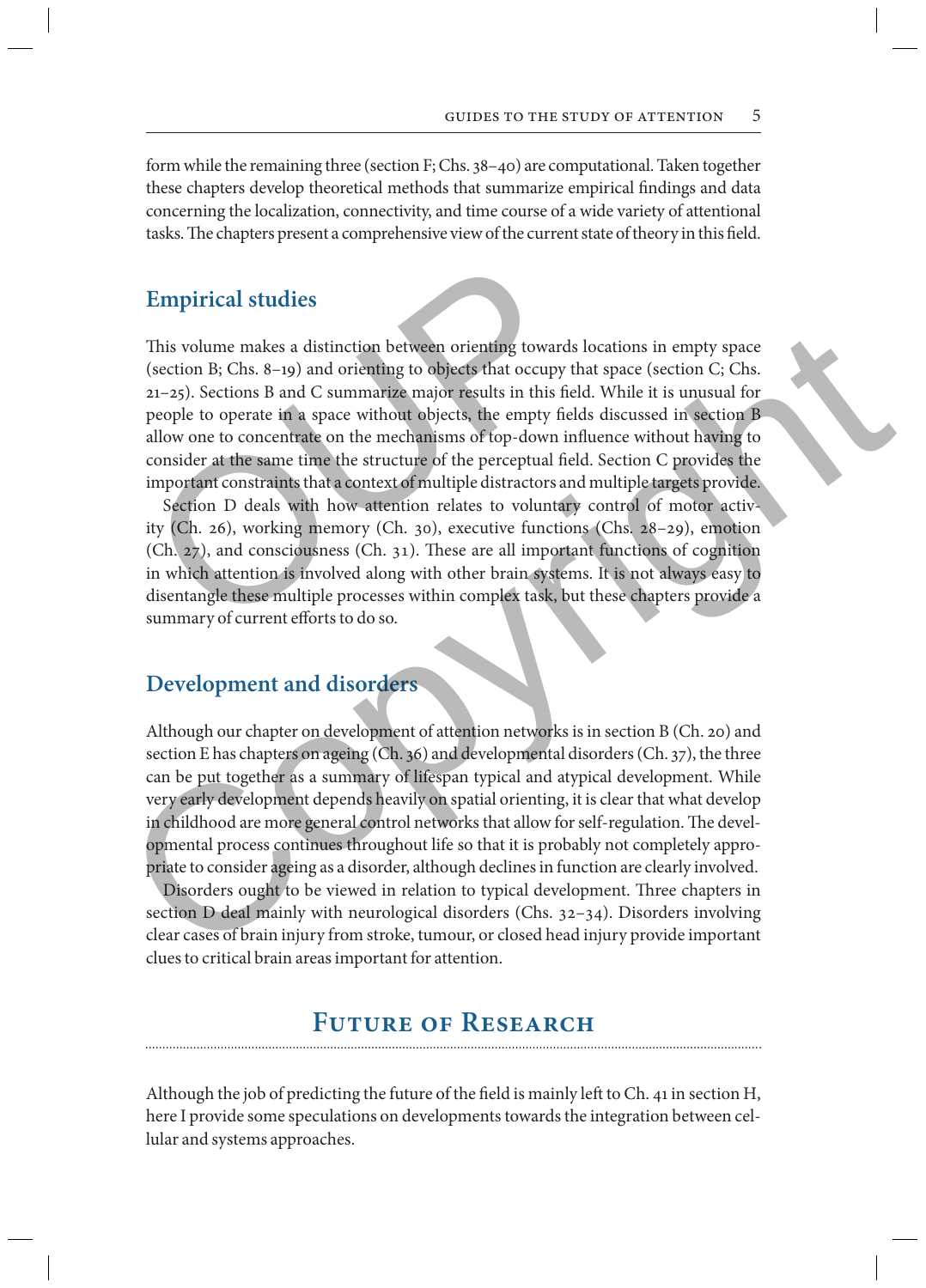#### **Networks**

 New methods have greatly reduced the gap between cellular and synaptic mechanisms and systems approaches to the field of attention. On the one hand, imaging reveals the brain areas and connections important at rest and during cognitive activity, while on the other hand multiple electrodes allow simultaneous recording from many neurons and brain areas. This has allowed modern theories to concentrate on a detailed account of how networks control the flow of information.

 It is altogether likely that new methods will be developed. For example, within the last few years magnetic resonance imaging has been expanded to view white matter connections (Behrens and Sporns 2012) and to reveal networks active during the resting state (Raichle 2009).

The development of optogenetic methods provides the opportunity to view and manipulate cells at the millisecond level in appropriate organisms (Deisseroth 2011). This invasive technology is not appropriate for humans, but starting with algae it has progressed to primates. Further ingenious application of genomics to imaging may eventually allow the complete integration of cellular with systems level analysis even within the human brain. brain areas and connections important at rest and during cognitive<br>other hand multiple electrodes allow simultaneous recording from<br>brain areas. This has allowed modern theories to concentrate on a<br>how networks control the

 A fascinating new method with interesting links to the study of attention involves the use of video games to open the critical period usually involved in vision (Li, Ngo, Nguen, and Levi 2011). For many years it was believed that there is an early period in which visual input is needed in order to avoid loss of function. The video games may have increased cholinergic activity associated with visual orienting thus allowing better plasticity beyond the critical period. This has led to speculations that cholinergic agonists might help improve plasticity of visual function (Rokem and Silver 2010). It is alonged<br>berelkely that new methods will be developed. For example, within the last<br>few years magnetic resonance imaging has been expanded to view which mater connect<br>tions (Behrens and Sporss zo re) and to reseal ne

#### **Evolution**

 Currently the cellular versus systems approach overlaps somewhat with human versus animal studies. While there is convincing evidence that some forms of attention are present in fruit fl ies (Miller, Ngo, and van Swinderen 2012) and thus likely throughout the animal kingdom, many forms (e.g. control of language) are unique or are nearly unique to humans. In areas such as orienting to visual objects monkeys and even rodents have been important for understanding the anatomy and neurochemistry of attention.

 Even when human control is less similar to animal models the studies may provide an important perspective on where human abilities come from. An important current case is the role of Von Economo cells present in the human insula and anterior cingulate in top-down control of emotion and cognition (Seeley et al. 2012). The evolution of these cells in social animals and non-human primates may provide an important perspective on the development of self-regulation in humans. With new knowledge of genetics the evolutional approach will doubtless advance in the future.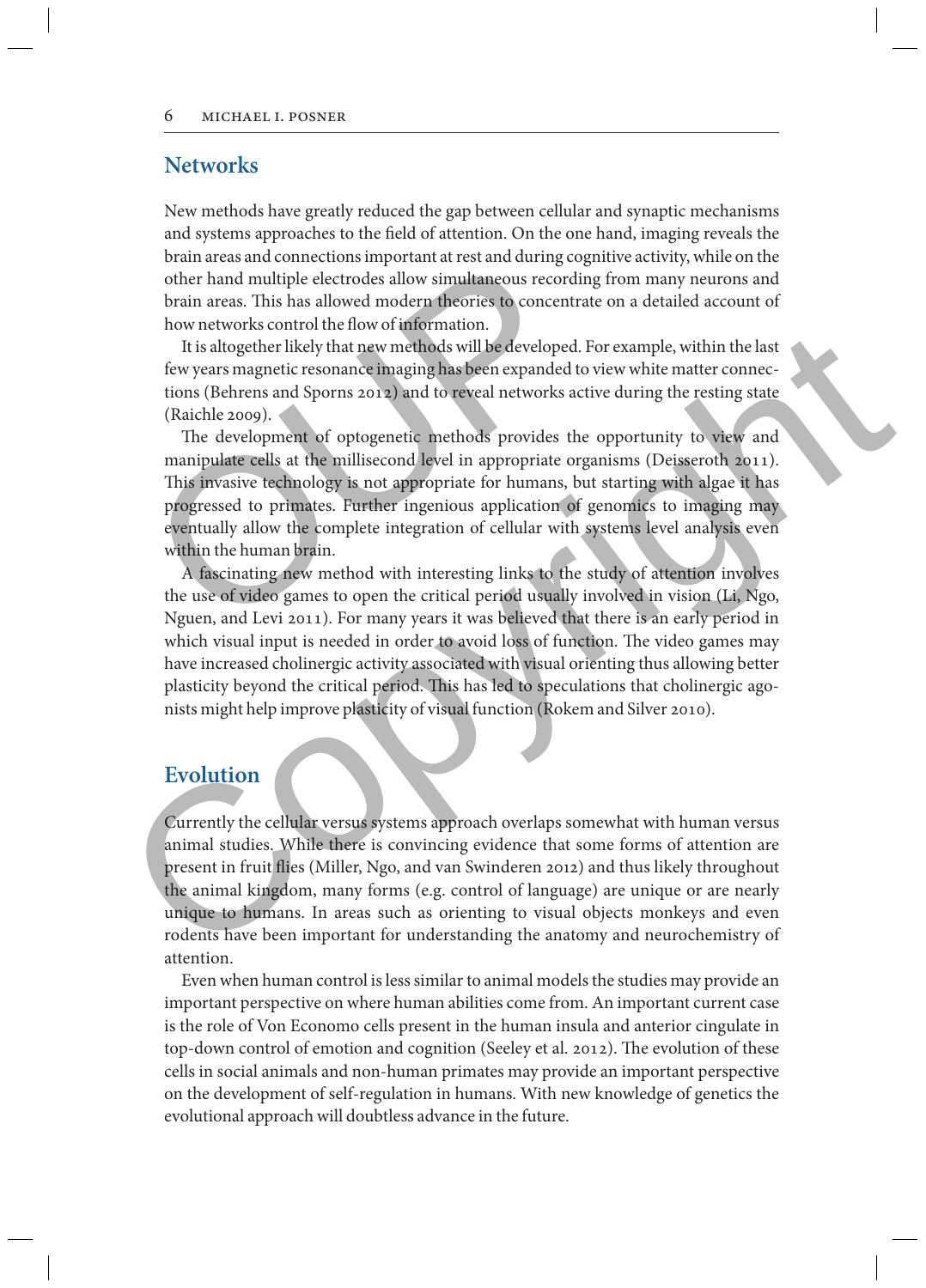## **Individuality**

 Most work on attention and most of the chapters of this volume deal with the forms of attention common to all people. However, the network approach does provide a natural link between universal properties of attention and individual differences.

The efficiency of the neural network underlying attention may be the reason that individuals differ in attention. In part, these differences in efficiency are due to genetic polymorphisms (see chapter 20 for a current discussion). The interaction of these polymorphisms with training and other environmental influences may provide new insight into how various forms of training may change gene expression and thus the efficiency of attention networks. Already it is possible to change connectivity with some forms of training (Tang and Posner 2009) and thus the interaction of training with genetics is likely to provide important future perspectives on child rearing and education (van Ijzendoorn et al. 2011). The efficiency of the neural network underlying attention and individual differences<br>The efficiency of the neural network underlying attention may b<br>individuals differ in attention. In part, these differences in efficiency point war also couplisms with training and other evolvements of influences may provide new insight<br>into how various forms of training and other evolvements of influences may provide new insight<br>into how various forms of t

#### **References**

- Behrens, T. E. and Sporns, O. (2012). Human connectomics. *Current opinion in neurobiology 22* (1): 144–153.
- Corbetta, M. and Shulman, G. L. (2002). Control of goal-directed and stimulus-driven attention in the brain. *Nature Reviews Neuroscience* 3: 201-215.
- Dale, A. M., Liu, A. K., Fischi, B. R., Buckner, R., Beliveau, J. W., Lewine, J. D., and Halgren, E. ( 2000 ). Dynamic statistical parameter mapping: Combining fMRI and MEG for high resolution cortical activity. *Neuron* 26: 55-67.
- Deisseroth, K. (2011). Optogenetics. *Nature Methods 8*: 26-29. doi: 10.1038/nmeth.f.324.
- Heinze, H. J., Mangun, G. R., Burchert, W., Hinrichs, H., Scholtz, M., Muntel, T. F., Gosel, A., Scherg, M., Johannes, S., Hundeshagen, H., Gazzaniga, M. S., and Hillyard, S. A. (1994). Combined spatial and temporal imaging of brain activity during visual selective attention in humans . *Nature 372* : 543–546 .
- Hillyard, S. A., Di Russo, F., and Martinez, A. (2004). The imaging of visual attention. In N. Kanwisher and J . Duncan (eds.), *Attention and Performance XX: Functional Neuroimaging of Visual Cognition* (pp. 381–390 ). New York: Oxford University Press.
- Hubel, D. and Wiesel, T. N. (1968). Receptive field and functional architecture of the monkey striate cortex . *Journal of Physiology 195* : 215–243 .
- Li, R. W., Ngo, C., Nguyen, J., and Levi, D. M. (2011). Video-game play induces plasticity in the visual system of adults with amblyopia. *PLoS Biology 9*: e1001135. doi: 10.1371/journal. pbio.1001135.
- Miller, S. M., Ngo, T. T., and van Swinderen, B. (2012). Attentional switching in humans and flies: Rivalry in large and miniature brains. *Frontiers in Human Neuroscience* 5: 188. doi: 10.3389/fnhum.2011.00188.
- Moruzzi, G. and Magoun, H. W. (1949). Brain stem reticular formation and activation of the EEG . *Electroencephalography and Clinical Neurophysiology 1* : 455–473 .
- Mountcastle, V. M. (1978). The world around us: Neural command functions for selective attention . *Neuroscience Research Progress Bulletin 14* (Suppl.): 1–47 .
- Posner, M. I. and Raichle, M. E. (1994). *Images of Mind*. New York: Scientific American Library.